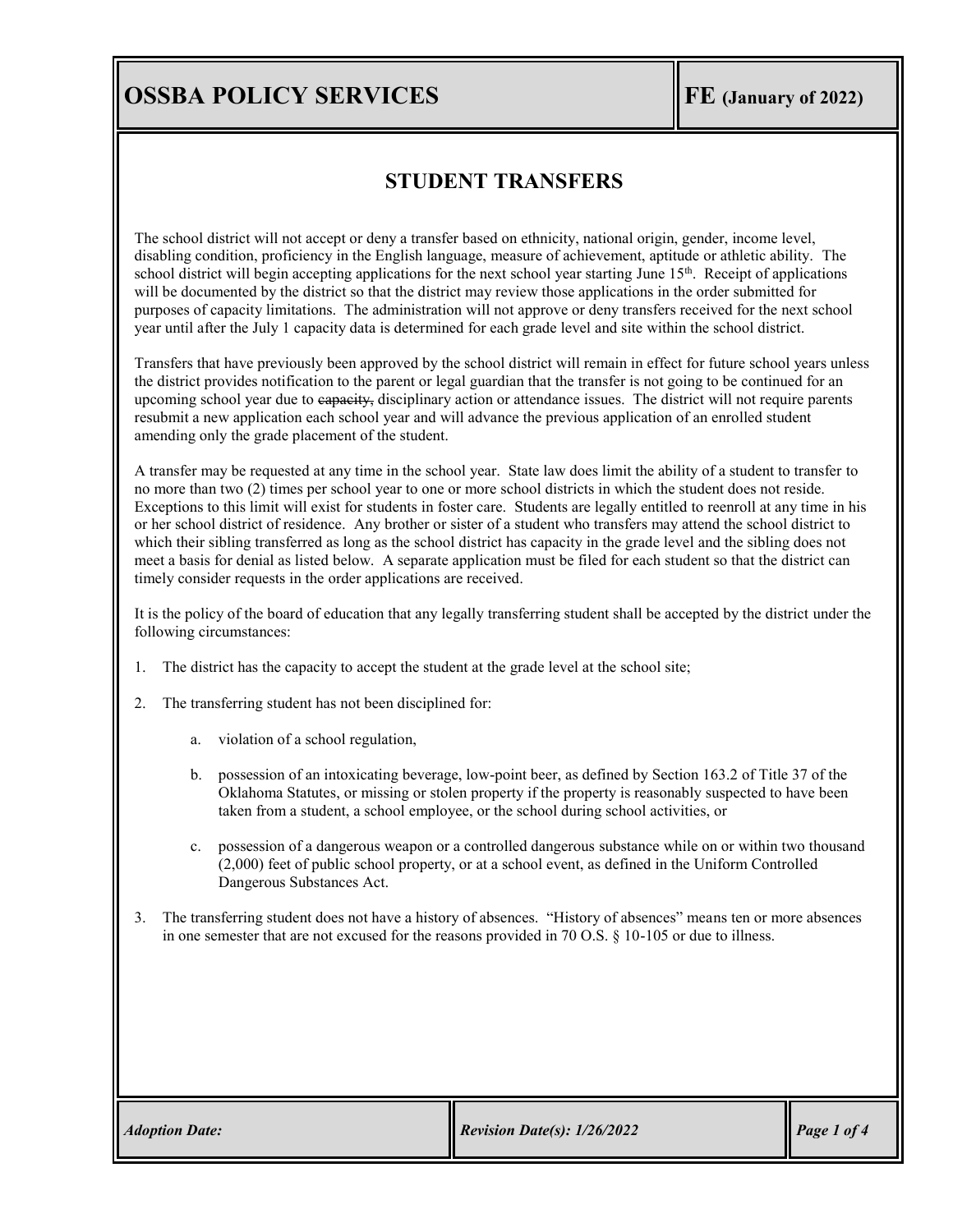### **OSSBA POLICY SERVICES FE FE (January of 2022)**

#### **TRANSFER POLICY(Cont.)**

By the first day of January, April, July and October, the board of education shall establish the number of transfer students the district has the capacity to accept in each grade level for each school site within the district. The number of transfer students for each grade level at each site that the district has the capacity to accept will be posted in a prominent place on the school district's website. The district shall report to the State Department of Education the number of transfer students for each grade level for each school site which the district has the capacity to accept.

The district has a capacity of 40 in Grade PK at Preston Elementary School. The district has a capacity of 40 in Grade K at Preston Elementary School. The district has a capacity of 40 in Grade 1st at Preston Elementary School. The district has a capacity of 40 in Grade 2nd at Preston Elementary School. The district has a capacity of 40 in Grade 3rd at Preston Elementary School. The district has a capacity of 40 in Grade 4th at Preston Elementary School. The district has a capacity of 40 in Grade 5th at Preston Elementary School. The district has a capacity of 40 in Grade 6th at Preston Elementary School. The district has a capacity of 40 in Grade 7th at Preston Elementary School. The district has a capacity of 40 in Grade 8th at Preston Elementary School. The district has a capacity of 40 in Grade 9th at Preston High School. The district has a capacity of 40 in Grade 10th at Preston High School. The district has a capacity of 40 in Grade 11th at Preston High School. The district has a capacity of 40 in Grade 12th at Preston High School.

A student shall be allowed to transfer to a district in which the parent or legal guardian of the student is employed as a teacher as per 70 O.S. § 8-113.

The district will approve or deny the application and notify the parent of the student of the determination in writing within thirty (30) days of receiving an application. The school district shall enroll transfer students in the order in which they submit their applications. If the number of student transfer applications exceeds the capacity of the district, the district shall select transfer students in the order in which the district received the application. Students who are the dependent children of a member of the active uniformed military services of the United States on full-time active-duty status and students who are the dependent children of the military reserve on active duty orders shall be eligible for admission to the school district regardless of capacity of the district. Students shall be eligible for military transfer if:

- 1. At least one parent of the student has a Department of Defense issued identification card; and
- 2. At least one parent can provide evidence that he or she will be on active-duty status or active-duty orders, meaning the parent will be temporarily transferred in compliance with official orders to another location in support of combat, contingency operation or a national disaster requiring the use of orders for more than thirty (30) consecutive days.

If the transfer application is accepted, the district shall notify the parents of the acceptance. The parent shall provide the district with written notification that the student will be enrolling within ten (10) days of notification of acceptance. Failure to notify the school district within ten (10) days of acceptance shall result in the cancellation of the transfer. The district will provide a written noticed of the cancellation to the parent of the student immediately upon cancellation. If accepted, a student transfer is granted for the existing school year and may continue to attend in

| <b>Adoption Date:</b> | <b>Revision Date(s):</b> $1/26/2022$ | $\vert$ Page 2 of 4 |
|-----------------------|--------------------------------------|---------------------|
|                       |                                      |                     |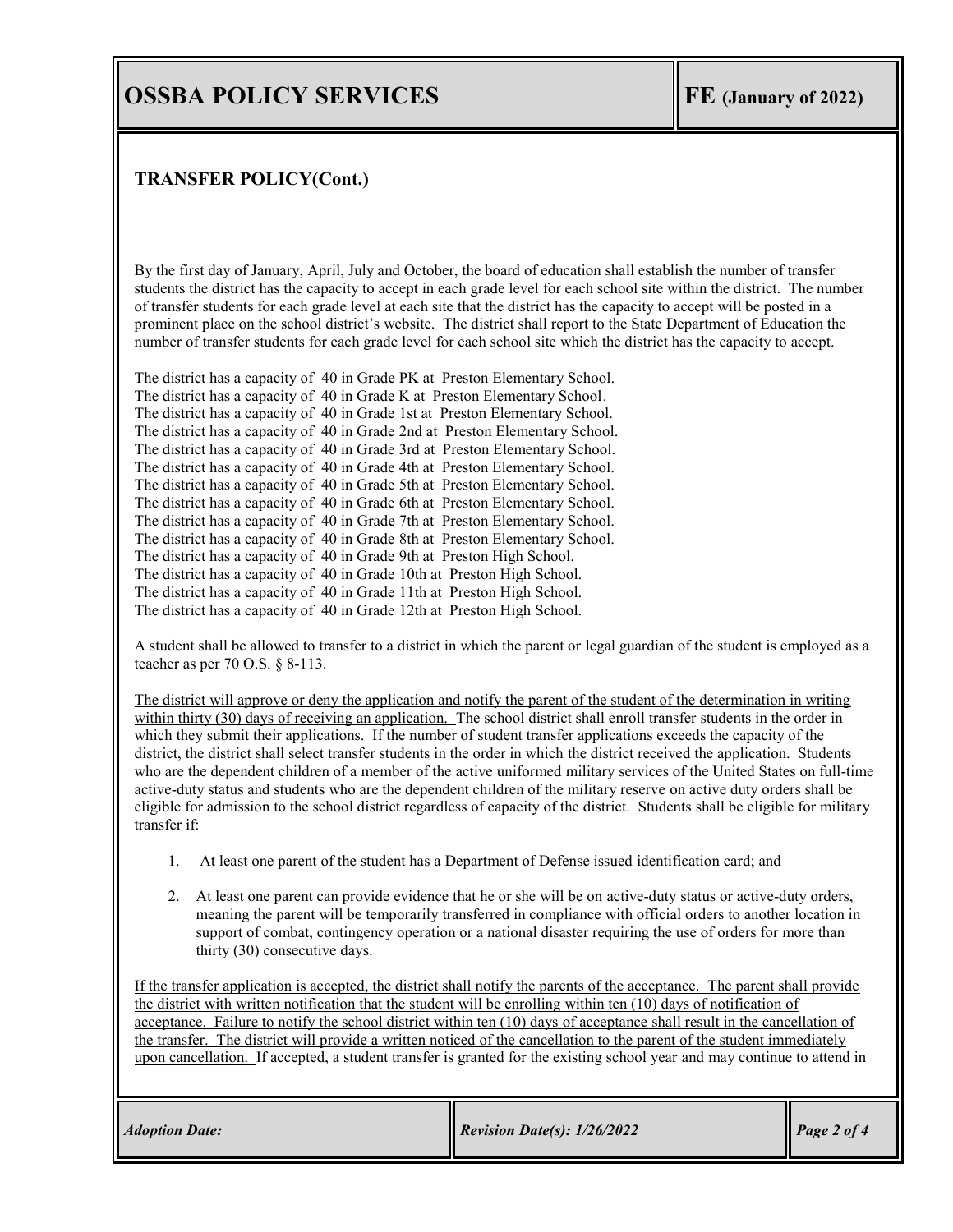# **OSSBA POLICY SERVICES FE** *(January of 2022)*

future years. At the end of the school year, the district may deny continued transfer of the student due to eapacity or for disciplinary reasons or a history of absences. Written notice of the intention to deny continued transfer of the student shall be given to a parent of a student no later than July 15. The parent may appeal the denial of a continued ansfer.

If a transfer request is denied by the school district, the district shall provide notification of the denial in writing to the parent by either hand-delivery, by U.S. Mail or electronic mail. The notification shall include:

- 1. An explanation including but not limited to any citation to the statute, regulation, or school district policy under which the denial was made;
- 2. A copy of the policy adopted by the district for determining the number of transfer students the school district has the capacity to accept;
- 3. A copy of 210:10-1-18.1 from the Administrative Code; and
- 4. The date upon which the appeal will be due.

If a transfer request is denied by the administration, the parent or legal guardian of the student may appeal the denial within ten (10) days of notification of denial to the board of education. If notification was hand-delivered, the appeal period shall begin the day after the notification is delivered. If notification is sent by U.S. Mail, the appeal period shall begin three (3) days after the notification is mailed. If notification is sent via electronic mail, the appeal period shall begin the day after the notification is sent. The board of education shall consider the appeal at its next regularly scheduled board meeting if notice is provided prior to the statutory deadline for posting the agenda for the meeting. If notice is after the deadline for posting, the board shall consider the appeal at a special meeting of the board of education. The board of education shall accept an otherwise untimely appeal if a parent of a student can establish that they did not receive actual notice of the notification denying the transfer request, and the appeal was submitted within ten (10) days after the parent of the student actually received notice.

The appeal to the board of education shall be submitted to the office of the superintendent. The appeal shall include the following:

- 1. The name, address and telephone number of the parent of the student and the student for whom the appeal is being taken;
- 2. The date the district gave notice denying the transfer request;
- 3. The basis for appealing the decision of the school district; and
- 4. The name, address and telephone number of the legal representative, if applicable.

During the appeal, the board will review the action of the administration and the appeal paperwork submitted by the parent of the student to make sure that the district policy was followed with regard to the denial of the transfer. The board of education will meet in an executive session to review the educational records of the student. If the policy was not followed, the board of education shall return to open session to vote to overturn the denial and the transfer will be granted. This will be a paper appeal and will include the written documentation utilized by the school district as well as a written response from the parent or legal guardian which explains why the policy was not followed.

If the board of education votes to deny an appeal of a request to transfer, the board of education shall instruct the superintendent to provide notification of denial in writing to the parent of the student by either hand-delivery, by U.S. Mail, or by electronic mail. The notification shall include:

- 1. An explanation, including the legal citation to the statute, regulation, or school district policy under which the denial was made;
- 2. A copy of the policy adopted by the board of education for determining the number of transfer students the district has capacity to accept;

| <b>Adoption Date:</b> | <b>Revision Date(s): <math>1/26/2022</math></b> | $\vert$ Page 3 of 4 |
|-----------------------|-------------------------------------------------|---------------------|
|-----------------------|-------------------------------------------------|---------------------|